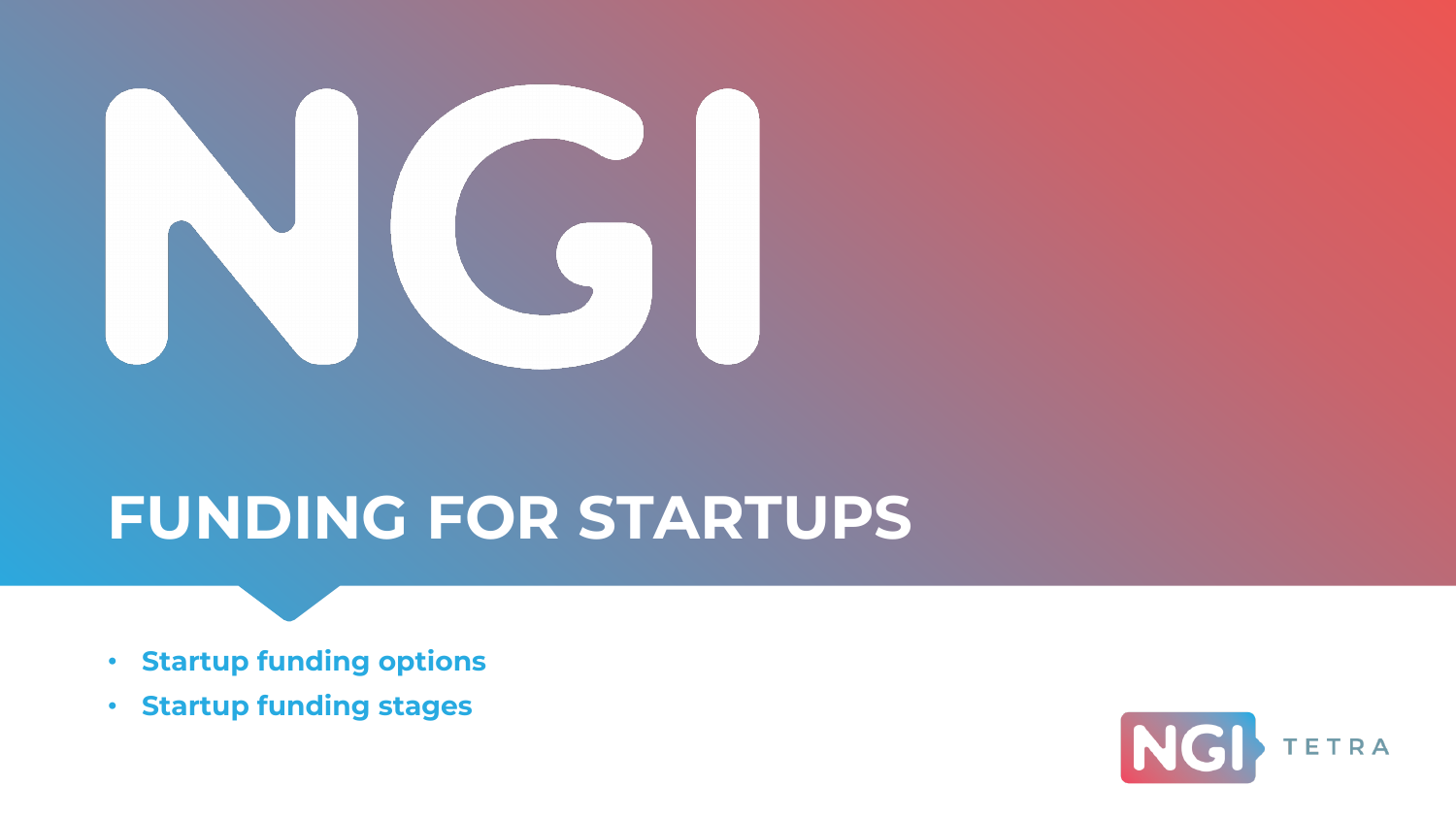### **STARTUP FUNDING OPTIONS BY STAGE**

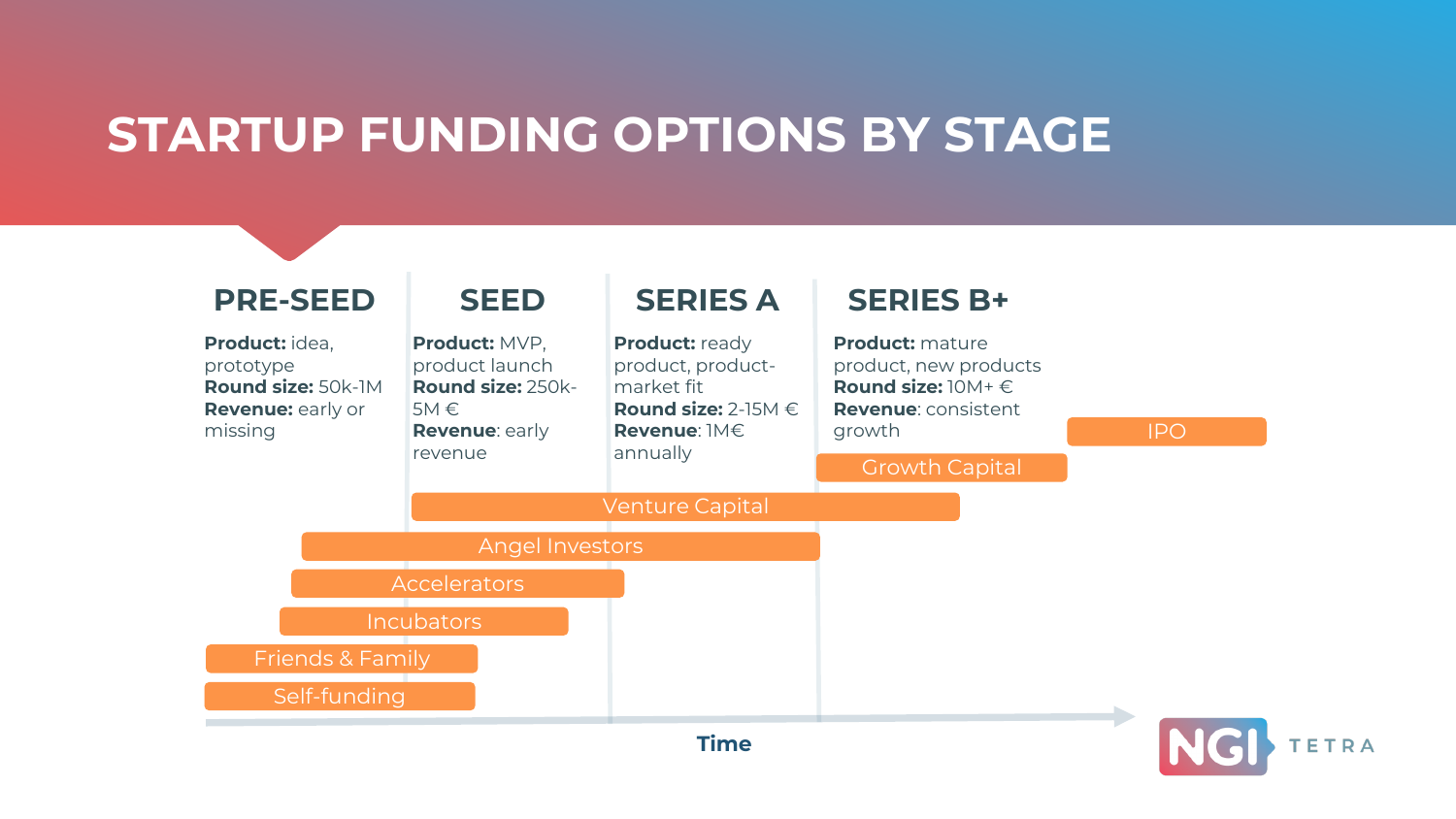## **STARTUP FUNDING STAGES**

#### **FIRST FUNDING**

First funds invested into the company are usually the founders' savings (self-funding) and capital from friends and family (FF).

#### **PRE-SEED**

Founders explore the possibility of building an idea into product/service. Funds are used to take the idea off the ground and develop a prototype, proof-of-concept. Round size is usually up to 1M  $\epsilon$ .

#### **SEED**

The product/service will be launched, and startup builds traction to generate early revenue. Focus is on product development and market research – it is essential to test product-market fit and business model. Round size is usually between 0,25M-5M €.

### **SERIES A**

Startup has a reliable revenue stream, a proven business model and a strong strategy. Funds are used to grow the user base, boost growth and carry out the long-term strategy. Round size is usually 2M-15M €.

#### **SERIES B+**

Funds are used for expansion (increase market share, enter into new markets), development of new products, acquisitions. Round size after series A is usually more than 10M $\epsilon$ .

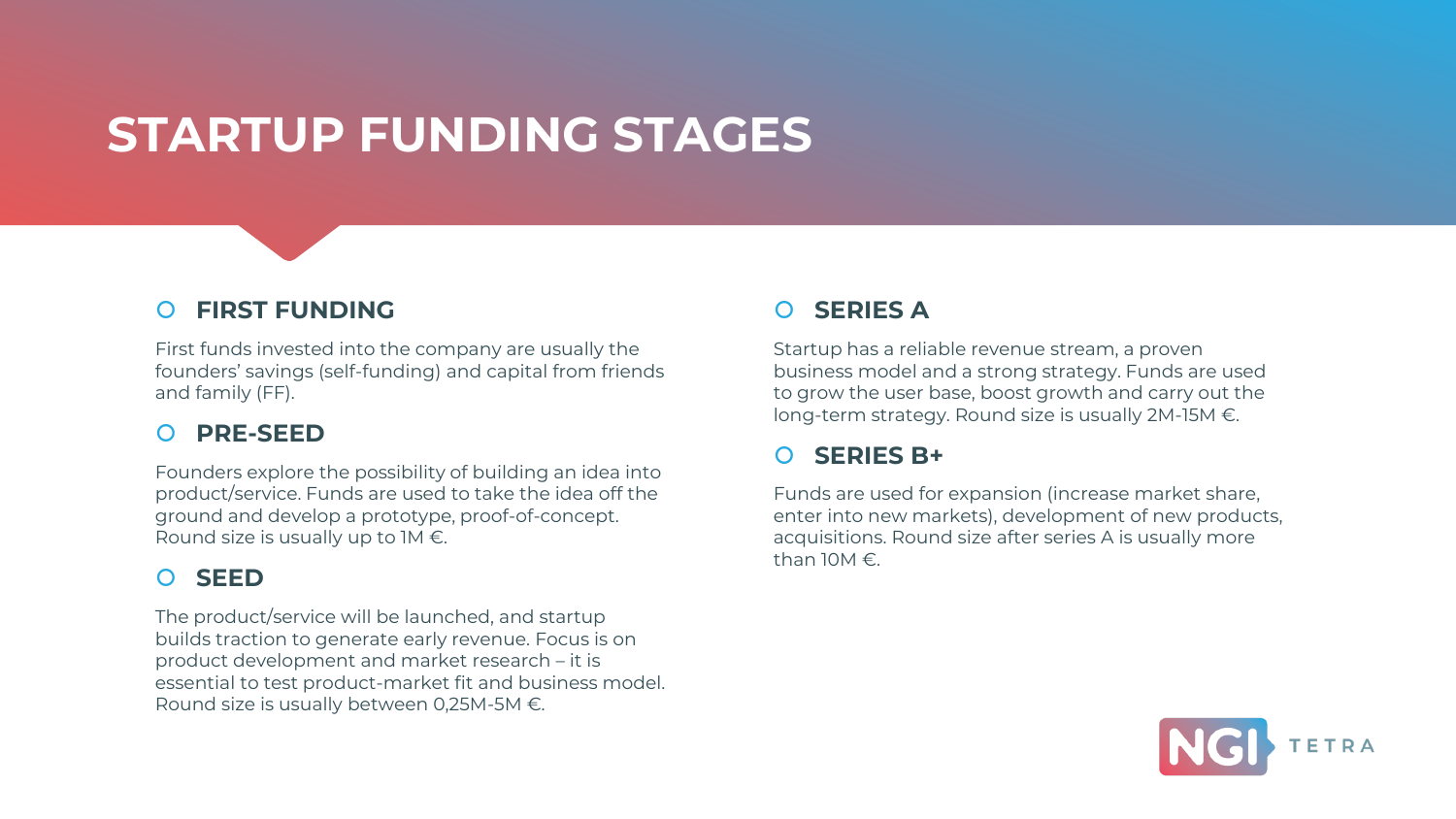## **SELF-FUNDING**

**Self-funding** or **bootstrapping** means that founders use **personal finances** and/or **operating revenues** to fund a startup's activities. No outside investments are used.

- **Maintaning the ownership of the business** no dilution
- **More freedom to decide**  no outside influencers and more control over the direction of the business
- **More attractive for potential investors in the future** – startup has proven track record of managing money responsibly



- **Founders own personal finances on the line** personal risk
- **Slow growth** without enough capital the growth might be hindered
- **Lack of credibility** involving respected investors can help to build credibility



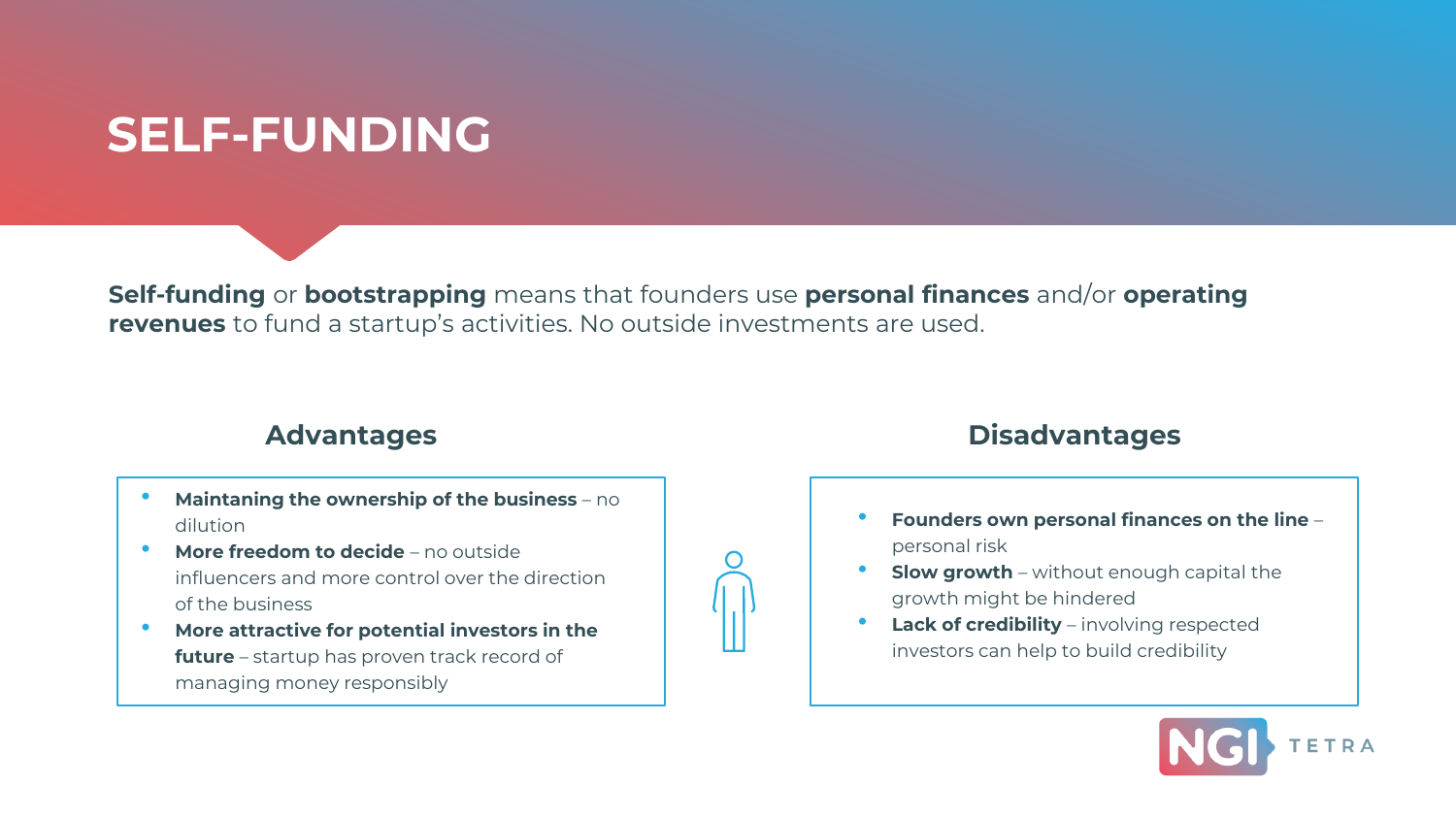## **FRIENDS AND FAMILY**

**Friends & Family (FF) funding** is raising funds from close people through personal connections.

- **Flexibility and affordability in raising funds**  may lend funds interest-free, may not require any equity
- **Both sides already have some kind of trust between each other** – e.g. FF may not require a detailed business plan
- **FF can give you the time to build your business on your own schedule**

- **Relationship and business entanglement –** potential damage in personal relationships if the business fails
- **Limited capital –** FF might not have sufficient capital

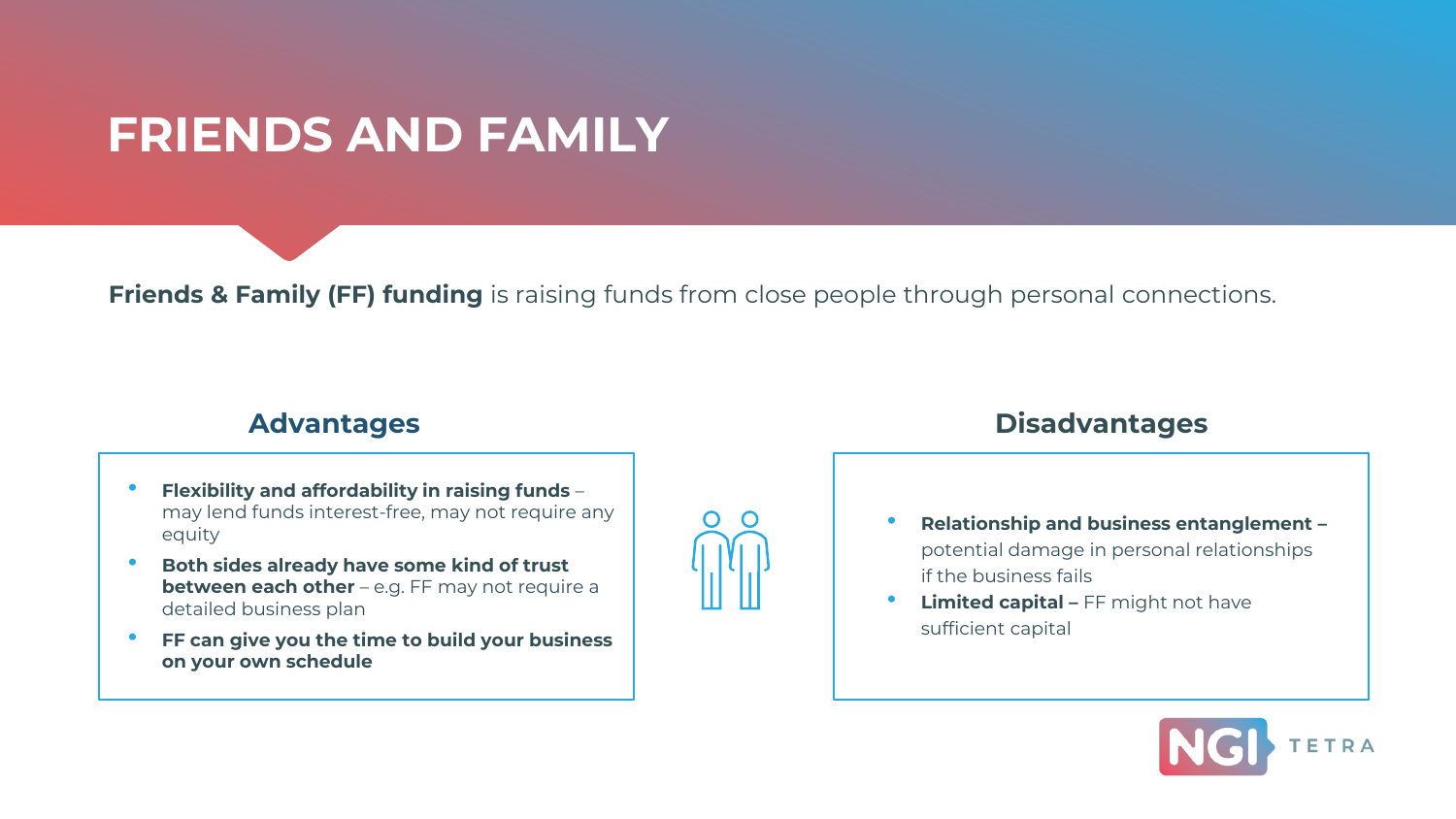### **INCUBATORS AND ACCELERATORS**

**Business incubators** are usually (partly) publicly funded support structures that establish a relatively loose relationship with portfolio companies. Incubator's purpose is to help entrepreneurs grow their business by providing supportive services like mentoring, training, providing a workspace, networking, funding. Incubators do not always provide funding.

**Startup accelerators** are usually for profit commercial setups. Their business model is based on a portfolio strategy, relatively low entry valuations and extensive mentoring period (usually 3-6 months). Accelerators help entrepreneurs get established and boost their growth. Most accelerators invest funds in return for an equity stake in the company.

#### **Main differences include:**

- accelerators are cohort based, incubators accept companies on an ongoing basis
- **O** incubators are focused on disruptive innovation and technologies, accelerators are more focused on boosting the business
- accelerators usually do an equity investment, incubators often charge a monthly fee
- accelerators run a fairly intensive programme, incubator services are less structured

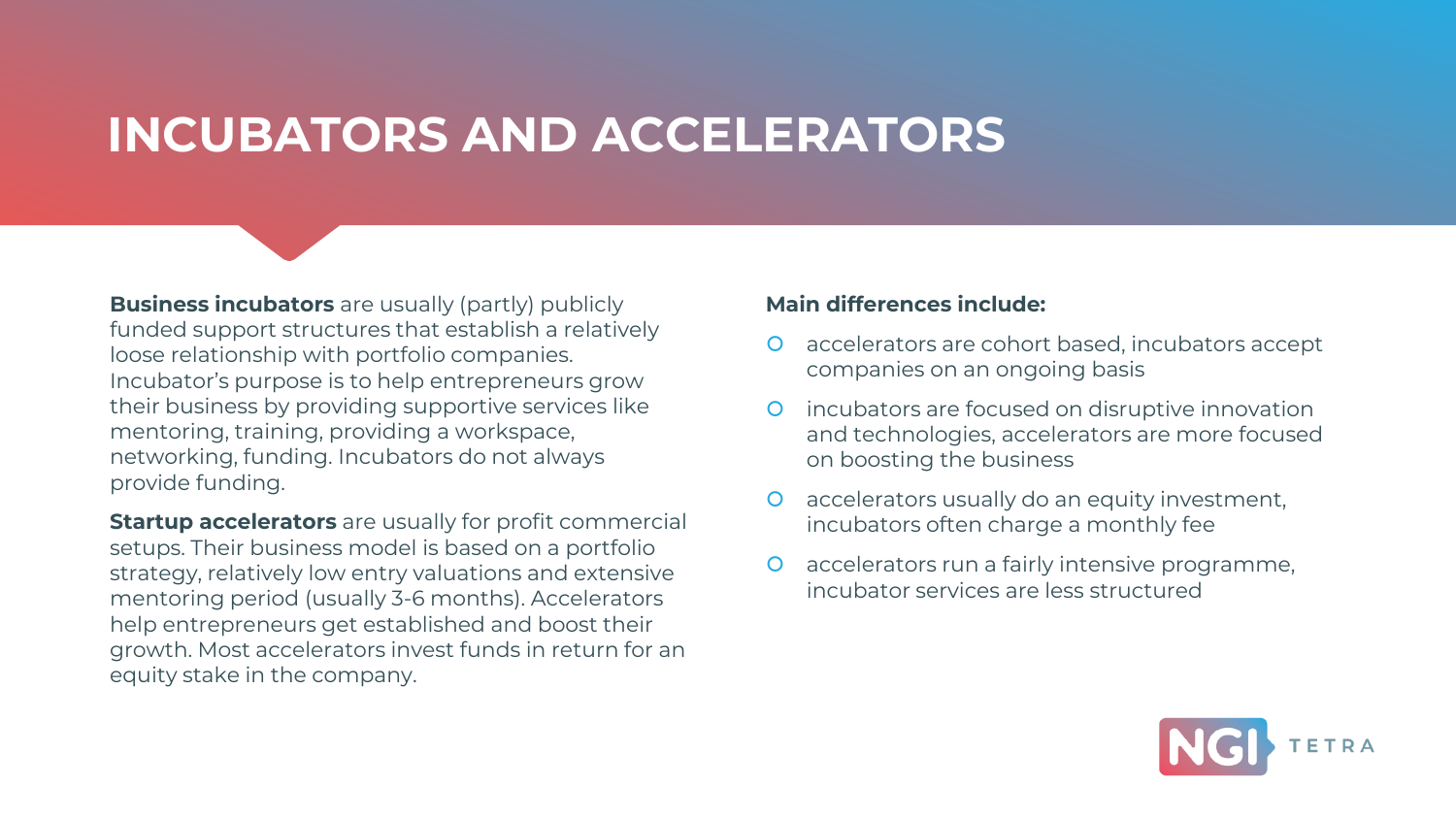## **ANGEL INVESTORS**

**Angel investor** is a private investor who provides financial backing for startups or entrepreneurs, typically in exchange for ownership equity in the company. Besides supporting with capital, angel investors usually provide mentorship, advice, expertise and network connections. The average funding round size can vary from 50k-500k  $\in$ 

- **Credibility –** from being associated with the investor
- **Mentoring, advice, expertise and network connections –** many angel investors have been successful entrepreneurs
- **Flexibility -** angel investors are usually more flexible since they invest their own resources

**Angel networks**: [EBAN](https://www.eban.org/)



- **Unclear follow-on capacity -** no quarantee that angel invests in later rounds
- **Less control** over the business
- **Equity dilution –** founder's share of the business decreases

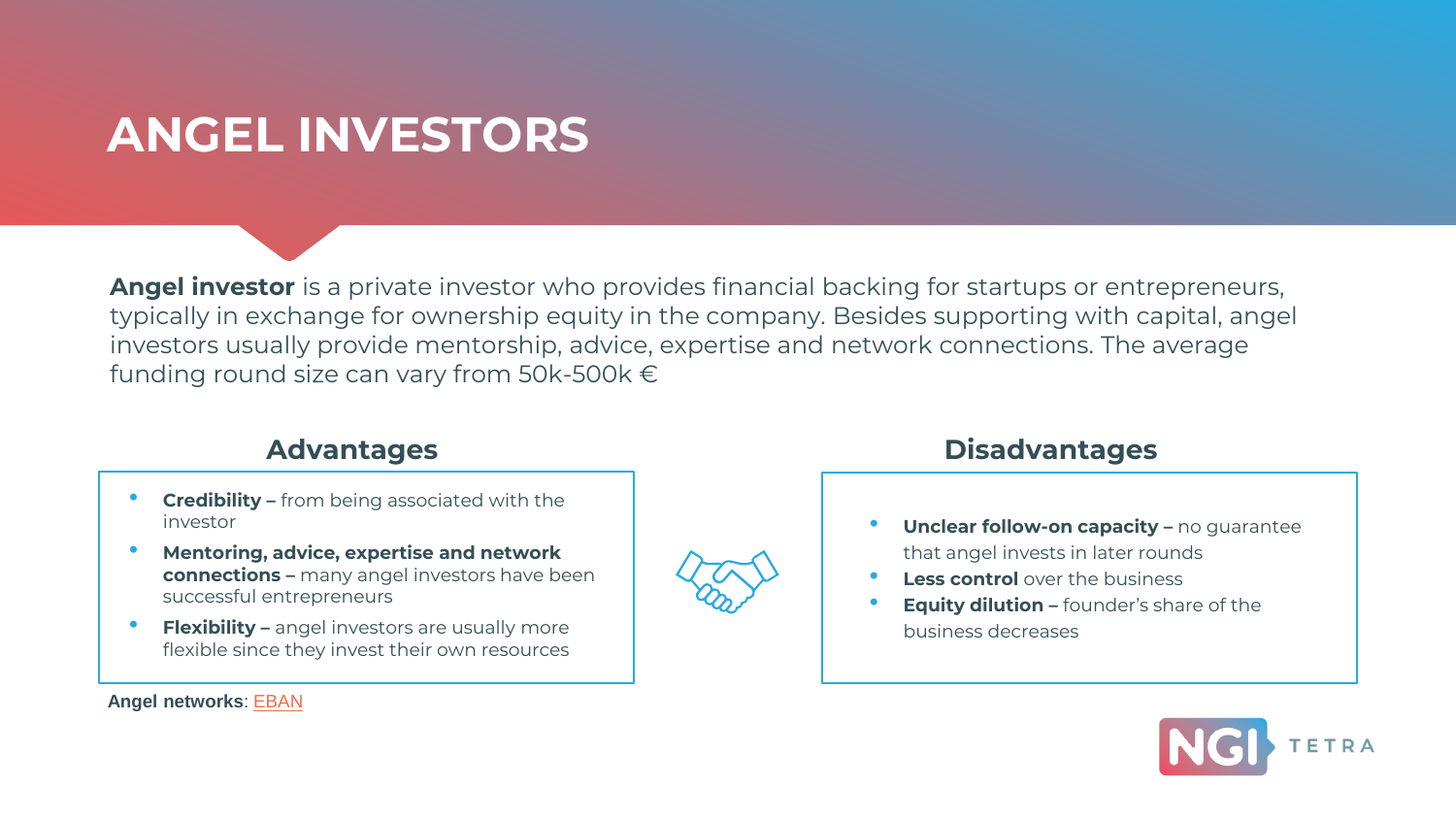## **VENTURE CAPITAL**

**Venture Capital –** financing provided by a group of investors to startups exhibiting high growth potential in exchange for equity. Venture capitalists are typically focusing on larger deals than angel investors. Investment from VC fund in most cases automatically means some sort of support (expertise, advice, etc.) for the startup. Funding rounds start from  $1M \in$ .

- **Follow-on capacity** high possibility that VC invests in later rounds as well
- **Credibility and reliability** from being associated with the VC
- **Expertise, advice, networks** VCs have experience in building and expanding startups, part of the business community
- **Large amounts of capital** can be raised

**VC assosiations**: [Invest Europe](https://www.investeurope.eu/)



### **Advantages Disadvantages**

#### • **Less control over the business**

- **Equity dilution** founder's share of the business decreases
- **Fundraising can take time** the process can be quite time-consuming

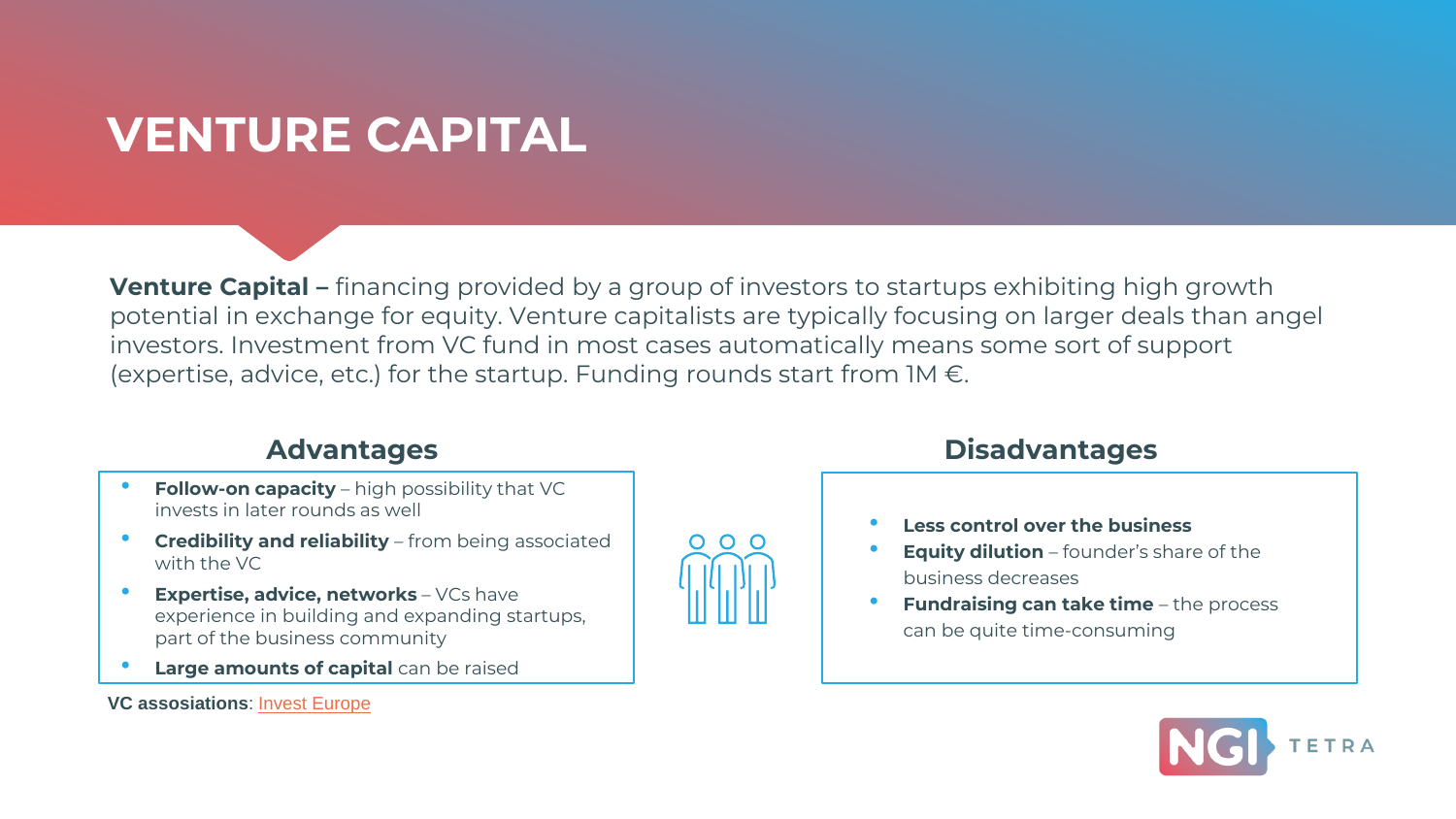## **GROWTH CAPITAL**

**Growth capital** – also known as expansion capital is a form of capital investment usually undertaken in the form of minority investment in relatively mature companies. The companies involved in investment are already operating in an established market with proven products. The risks included are related to execution and management. Growth capital rounds are typically 10M-100M€.

#### **Growth capital targets companies which:**

- are looking for structural and transformational change
- **O** have significant growth potential
- **O** want to expand their business operations
- are looking for acquisition possibilities
- have an intent to enter a new market

#### **Key distinctions between venture capital and growth capital:**

- **O** Growth capital focuses on investing in mature companies, whereas a VC would focus on earlystage companies that have an unproven business model
- **O** Companies who attract growth capital have lower failure rates compared to companies that are targeted by VCs. VCs take on more risk than growth equity companies.



GrowthCap – examples of growth equity firms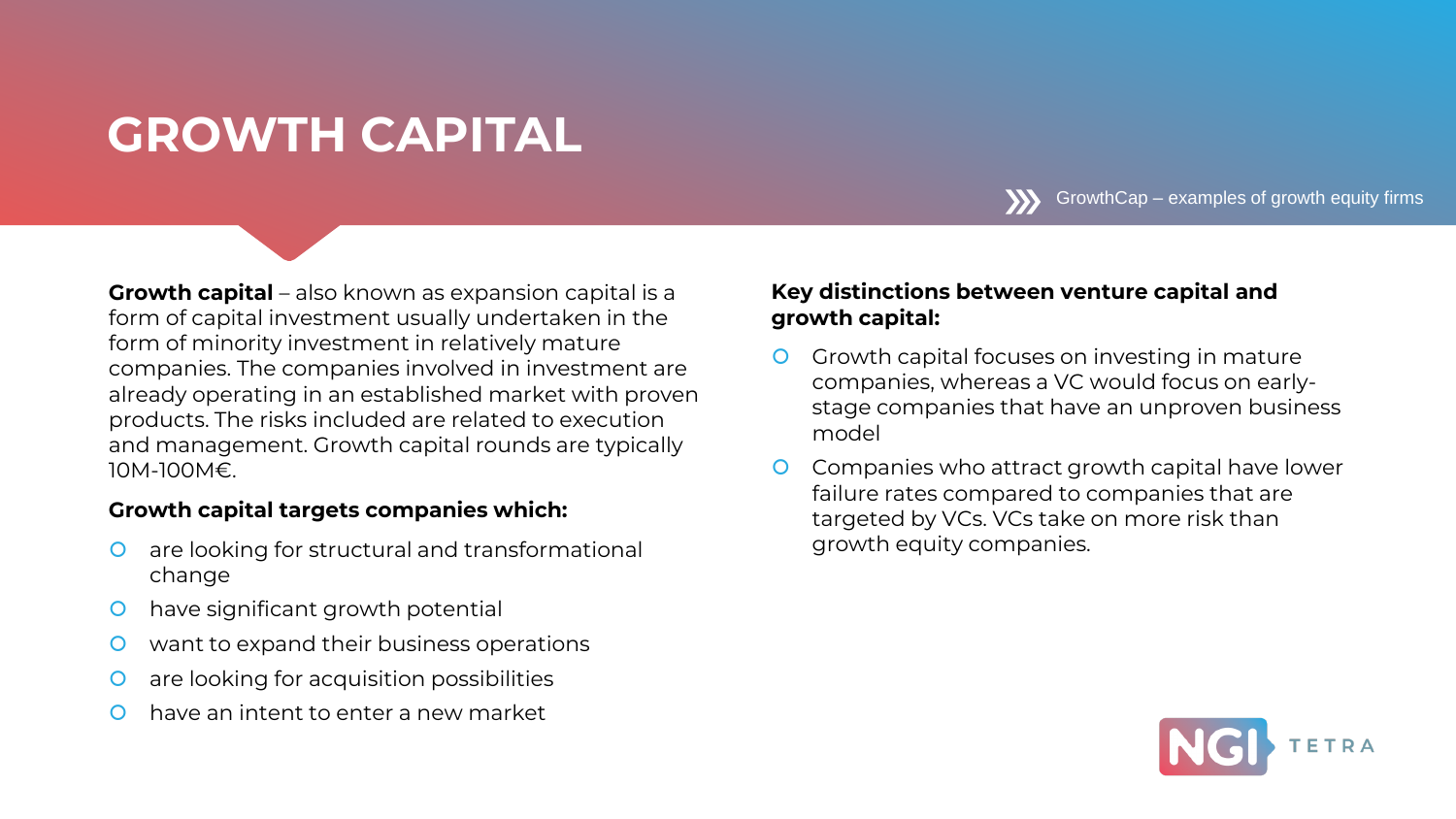## **IPO**

**IPO (initial public offering)** is a process by which company launches initial shares of their company to the public in order to raise funds. After an IPO the shares of the company will become publicly tradable.

- **Publicity and credibility –** more attention, potential influence
- **Exit opportunity –** more potential buyers, better liquidity
- **Large amounts** of capital can be raised



- **Additional regulatory requirements and disclosure** – it can be a burden and time consuming to meet all the requirements
- **More distinctive market pressure**  different stakeholders, different opinions, financial statements open for public
- **Less control** over the business

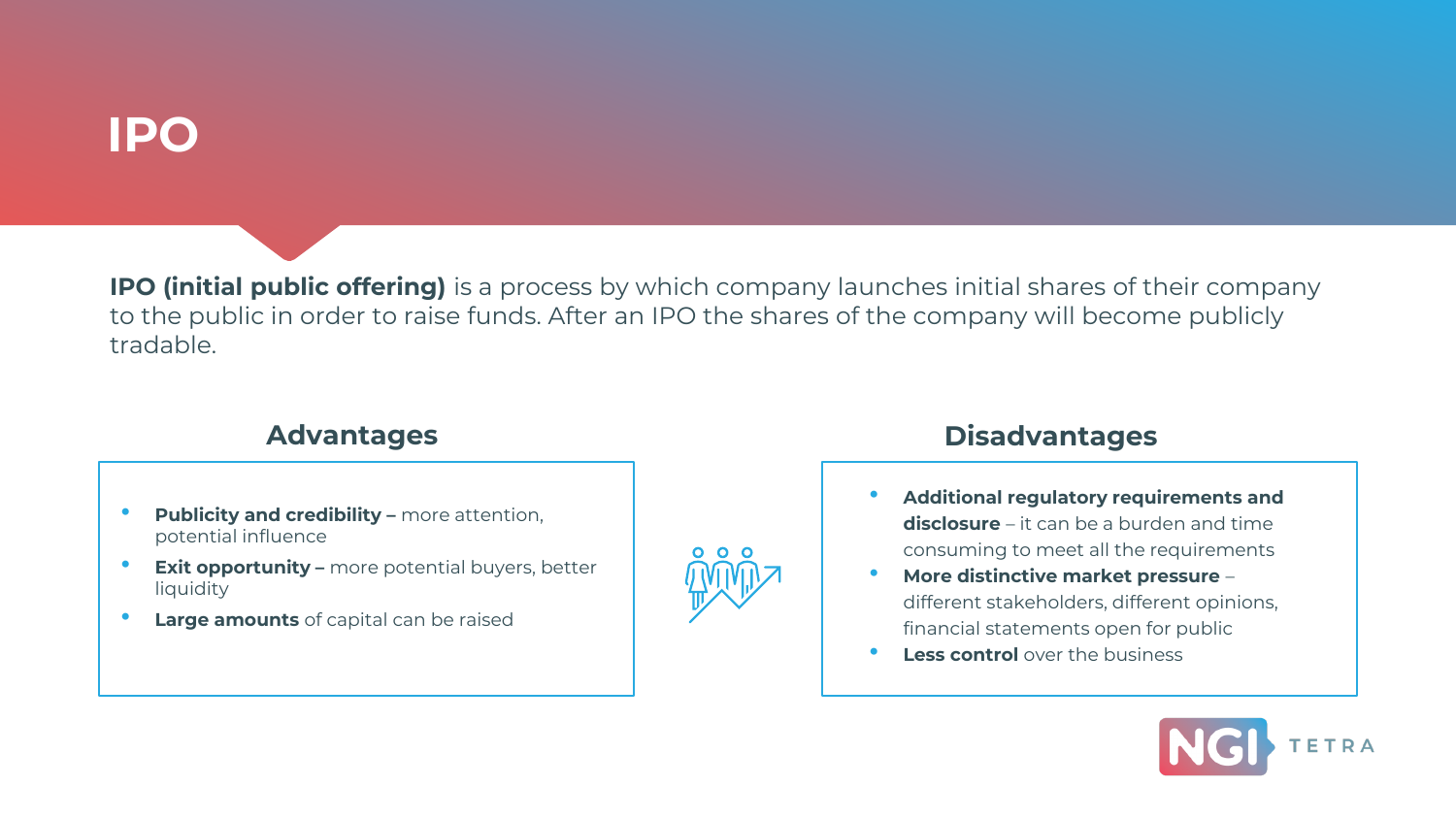# **OTHER FUNDING OPTIONS**

- **Crowdfunding**
- **Grant writing**

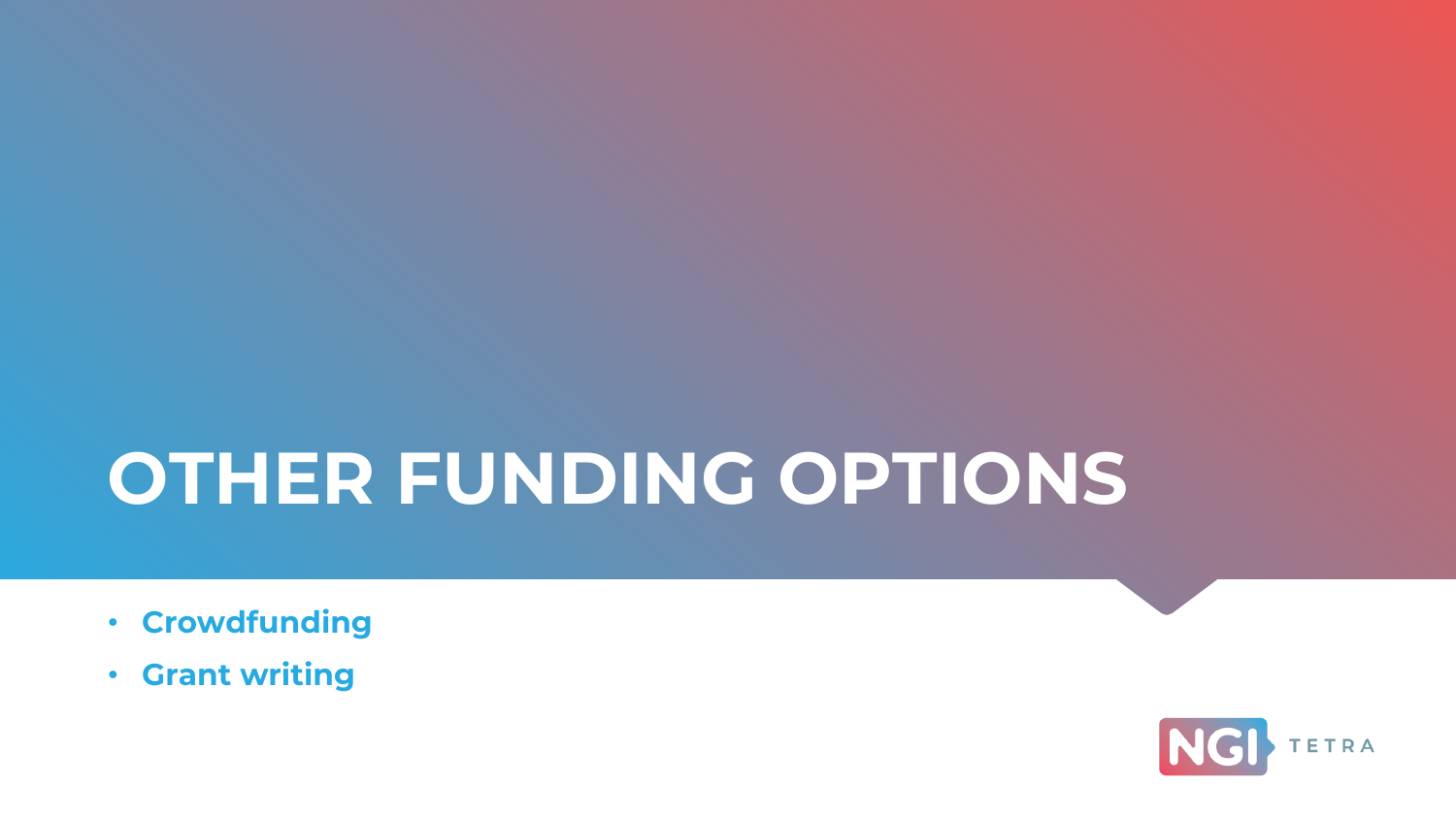## **CROWDFUNDING**

**Crowdfunding** is the use of small amounts of capital from large number of individuals to finance a new business venture. Usually, there is a platform connecting the company and the investors. Some examples include:

- o **Debt crowdfunding –** lending through a platform
- o **Reward crowdfunding –** investors gain a non-financial reward or product in exchange for their contribution
- o **Equity crowdfunding –** capital in exchange for equity

- **Great way to test the market -** good way to test product-market fit
- **Good marketing tool –** a successful campaign may attract media attention and additional investors
- **Fundraising** process may be faster and easier oftentimes the requirements for application are less strict than for traditional financing options.



- **Successful campaigns require detailed planning–** upfront commitment (time and money) is needed.
- **IP concerns –** IP needs to be protected to avoid idea theft.
- **Platform fees -** evaluate all fees before deciding on a platform.

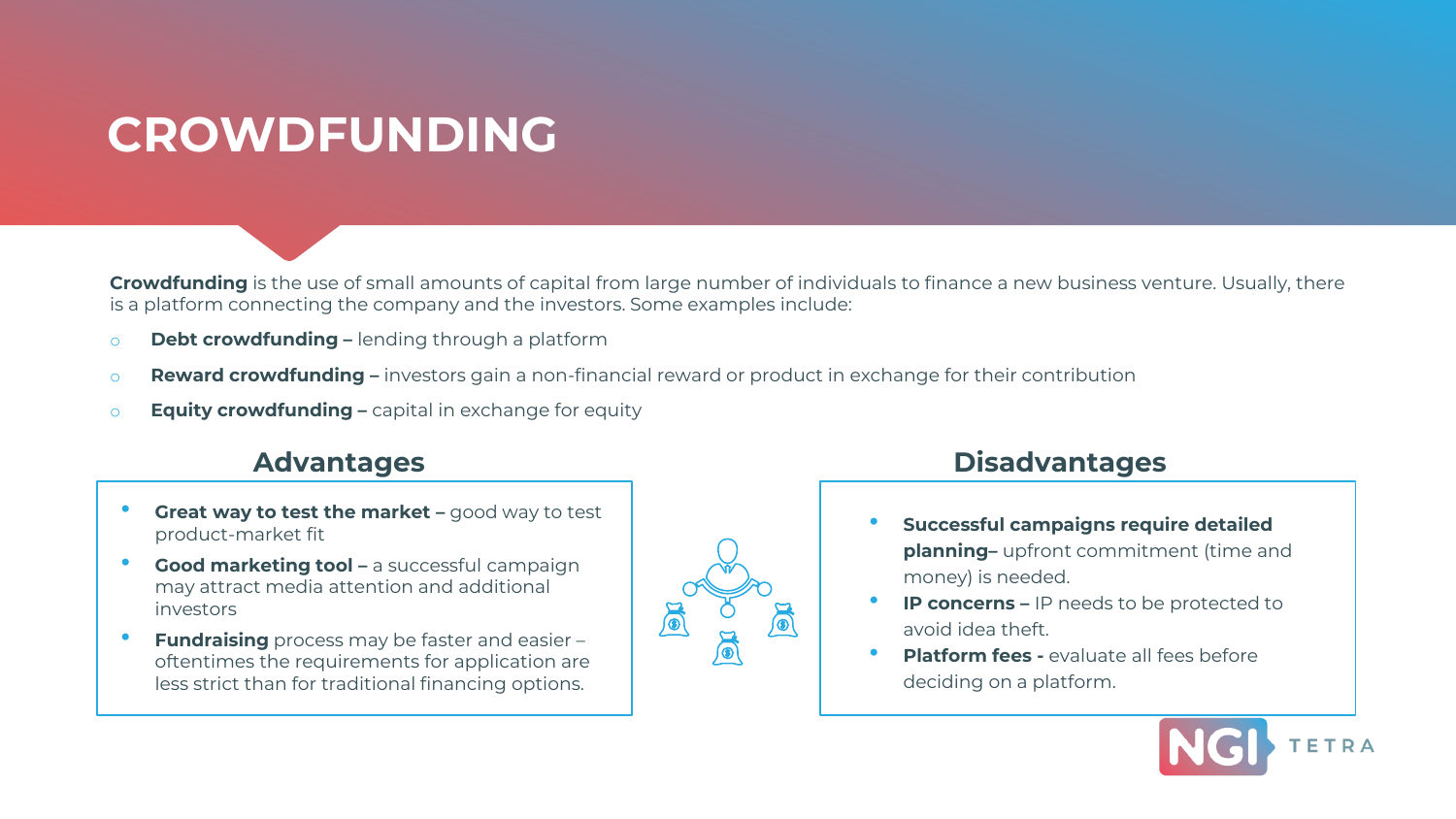## **GRANT FUNDING**

**Grant funding** is a financial award given by a federal, state, or local government authority for a beneficial project. It is effectively a transfer payment. The grantee is not expected to repay the money but is expected to use the funds from the grant for their stated purpose, which typically serves some larger good.

- **Cash –** significant amounts of funding are avalilable
- **Non- equity –** founders do not need to give away equity
- **Persuade equity investors -** grant funding is a good way to develop the product and increase the Company's investment readiness





- **Time and effort intensive -** applications are often lengthy and complicated
- **Strict rules –** rules regarding spending the funding
- **Late cost reimbursement** some or all costs will be paid after the costs have been incurred and reported
- **Match funding -** cofinancing is oftentimes needed

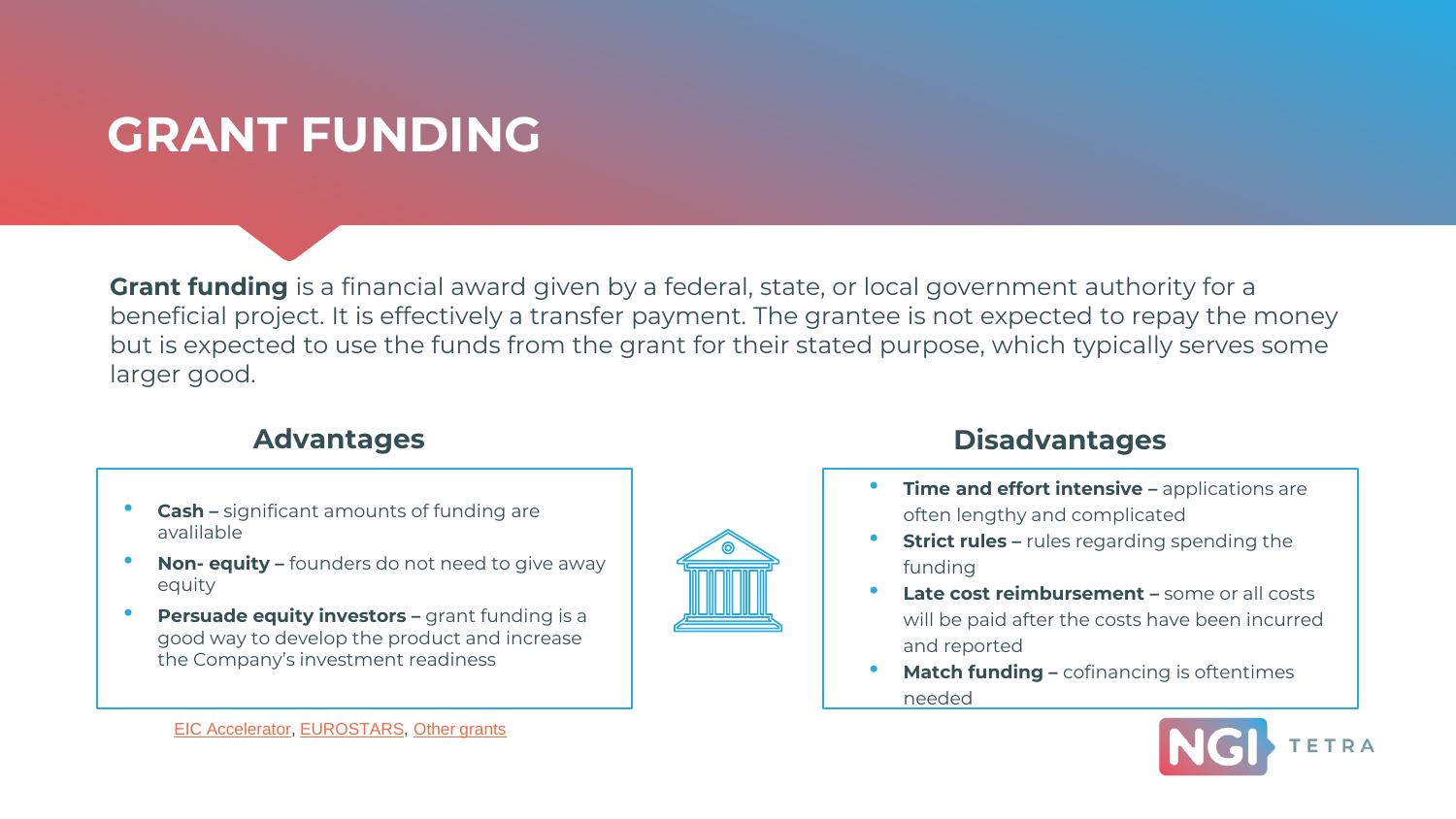### • [EBAN](https://www.eban.org/angel-investing-explained/)

- [FIBAN](https://fiban.org/data/)
- **[FVCA](https://paaomasijoittajat.fi/wp-content/uploads/Venture-Capital-in-Finland-2020-FINAL.pdf)**
- [Vestbee](https://www.vestbee.com/blog/articles/types-of-startup-funding-rounds)
- **[Finance Management](https://efinancemanagement.com/sources-of-finance/advantages-and-disadvantages-of-venture-capital)**
- [Forbes](https://www.forbes.com/sites/tanyaprive/2012/10/12/top-10-benefits-of-crowdfunding-2/?sh=c2b9abd2c5e6)
- [The Hartford](https://www.thehartford.com/business-insurance/strategy/business-financing/venture-capital)
- [Investopedia 1](https://www.investopedia.com/terms/a/angelinvestor.asp:~:text=An%20angel%20investor%20(also%20known,an%20entrepreneur)
- [Investopedia 2](https://www.investopedia.com/terms/v/venturecapitalist.asp)
- [Investopedia 3](https://www.investopedia.com/ask/answers/advantages-disadvantages-company-going-public/)
- · [Investopedia 4](https://www.investopedia.com/terms/c/crowdfunding.asp#:~:text=Crowdfunding%20is%20the%20use%20of,finance%20a%20new%20business%20venture.)
- · [Investopedia 5](https://www.investopedia.com/terms/g/government-grant.asp)
- **[Primecrowd](https://prime-crowd.com/en/kc/startup-stages)**
- **[Cloudways](https://www.cloudways.com/blog/startup-funding-stages/)**
- **[Pitchdeckfire](https://pitchdeckfire.com/resources/the-pros-and-cons-of-the-friends-and-family-round-of-funding/)**
- **[Cleartax](https://cleartax.in/s/startup-funding-rounds-life-cycle)**
- **[Siliconcanals](https://siliconcanals.com/news/startups/the-5-main-pros-and-cons-of-using-angel-investors-to-fund-your-startup/)**
- **[Insightsuccess](https://www.insightssuccess.in/how-ipo-is-beneficial-for-a-company-to-raise-funds/#:~:text=IPO%20or%20Initial%20Public%20Offering,listed%20in%20the%20stock%20exchange.)**
- [Nibusinessinfo](https://www.nibusinessinfo.co.uk/content/advantages-and-disadvantages-raising-finance-friends-and-family)
- [ThePurposeisProfit](https://thepurposeisprofit.com/2015/04/29/the-advantages-and-disadvantages-of-friends-family-funding/)
- **[Brex](https://www.brex.com/blog/what-is-startup-accelerator/)**
- **[The Power MBA](https://www.thepowermba.com/en/entrepreneurship/pros-and-cons-of-crowdfunding)**
- [TopMBA](https://www.topmba.com/blog/what-startup-incubator)
- [WallStreetMojo](https://www.wallstreetmojo.com/growth-equity/) <sup>1</sup>
- [WallStreetMojo](https://www.wallstreetmojo.com/growth-capital/#venture) <sup>2</sup>
- **[Venero](https://pulse.venerocapital.com/understanding-the-difference-between-growth-equity-and-venture-capital-a4a6adc22902#:~:text=Growth%2Dstage%20Private%20Equity%20sits,stake%20in%20the%20target%20company.) Capital**